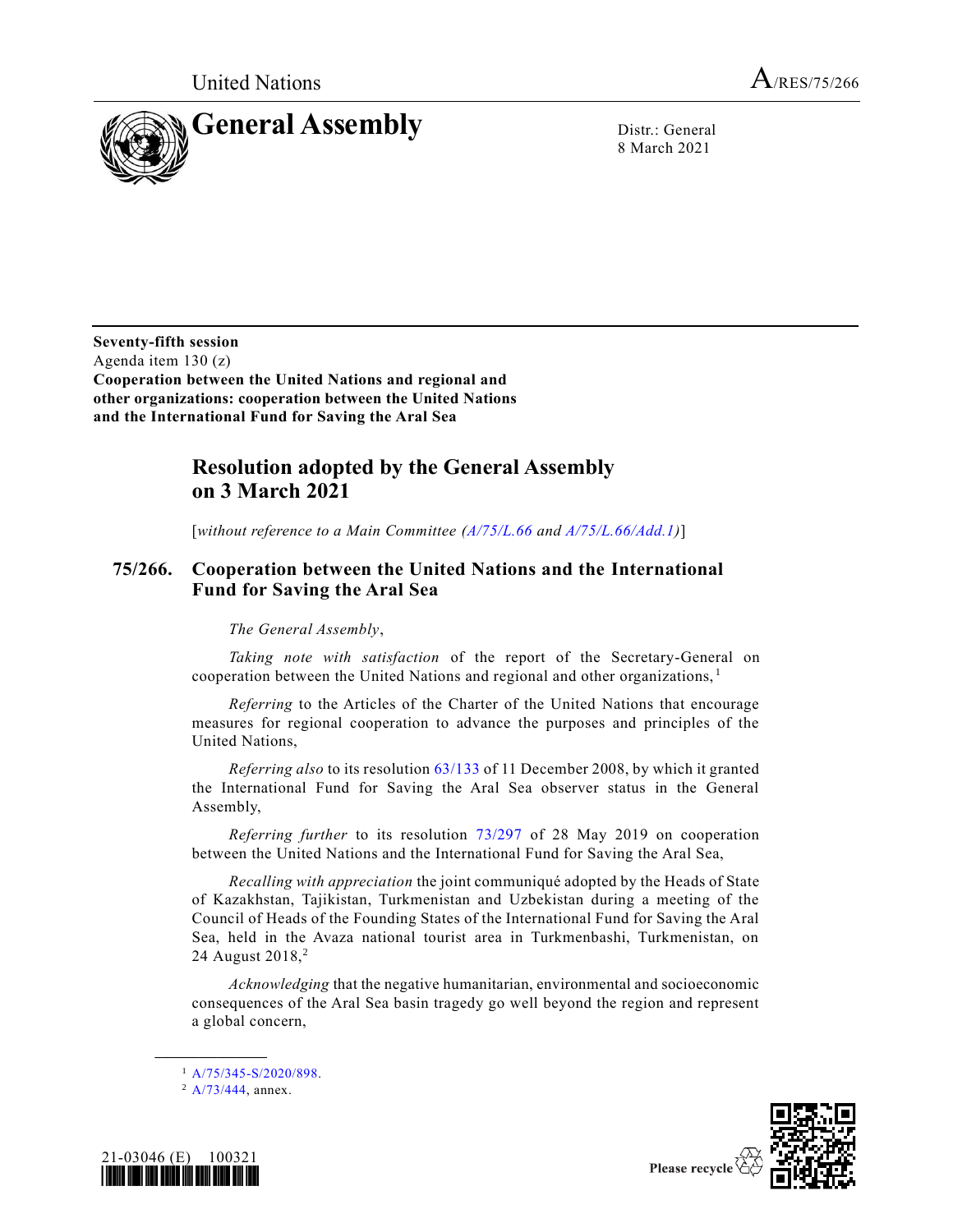*Welcoming* the efforts of the States members of the International Fund for Saving the Aral Sea to attain objectives consistent with the purposes and principles of the United Nations,

*Recalling* the creation of the multi-partner human security trust fund for the Aral Sea region under the auspices of the United Nations, which aims to overcome the negative circumstances of the ecological catastrophe in the Aral Sea region and implement projects to improve the socioeconomic situation in the region,

*Convinced* that the activities of the International Fund for Saving the Aral Sea and its bodies should take into account the interests and needs of all the countries of Central Asia,

*Reaffirming* that achieving international cooperation in solving international problems of an economic, social or humanitarian nature is one of the purposes of the United Nations,

*Referring* to the relevant resolutions of the Security Council, including resolution [1631 \(2005\)](https://undocs.org/en/S/RES/1631(2005)) of 17 October 2005, as well as statements by the President of the Council in which the Council emphasized the importance of developing effective partnerships between the United Nations and regional and subregional organizations, in accordance with the Charter,

*Welcoming* the commitment of the International Fund for Saving the Aral Sea to intensifying and deepening its cooperation with the agencies, programmes and funds of the United Nations system,

*Referring* to its resolution [72/279](https://undocs.org/en/A/RES/72/279) of 31 May 2018 on the repositioning of the United Nations development system in the context of the quadrennial comprehensive policy review of operational activities for development of the United Nations system, and calling for more effective cooperation between Central Asian States and United Nations agencies in support of the implementation of the 2030 Agenda for Sustainable Development, $3$ 

*Convinced* that strengthening cooperation between the United Nations and the International Fund for Saving the Aral Sea will advance the purposes and principles of the United Nations,

1. *Notes* the need for further improvement of the activities of the International Fund for Saving the Aral Sea to strengthen regional cooperation in such areas as social and economic development; environmental protection and response to natural disasters; water resources management; adaptation to climate change and mitigation of its consequences; exchange of information; science and innovation; and other related areas;

2. *Also notes* the importance of strengthening cooperation and coordination between the United Nations system and the International Fund for Saving the Aral Sea, and invites the Secretary-General to hold for that purpose regular consultations with the Chair of the Executive Committee of the International Fund, making use of appropriate inter-agency forums and formats, including consultations between the Secretary-General and the heads of regional organizations;

3. *Further notes* the proposal on the need to consider the possibility of developing a United Nations special programme for the Aral Sea basin and in this regard to hold consultations in 2022 with the Executive Committee of the International Fund for Saving the Aral Sea, Member States and relevant United Nations agencies;

**\_\_\_\_\_\_\_\_\_\_\_\_\_\_\_\_\_\_**

 $3$  Resolution  $70/1$ .